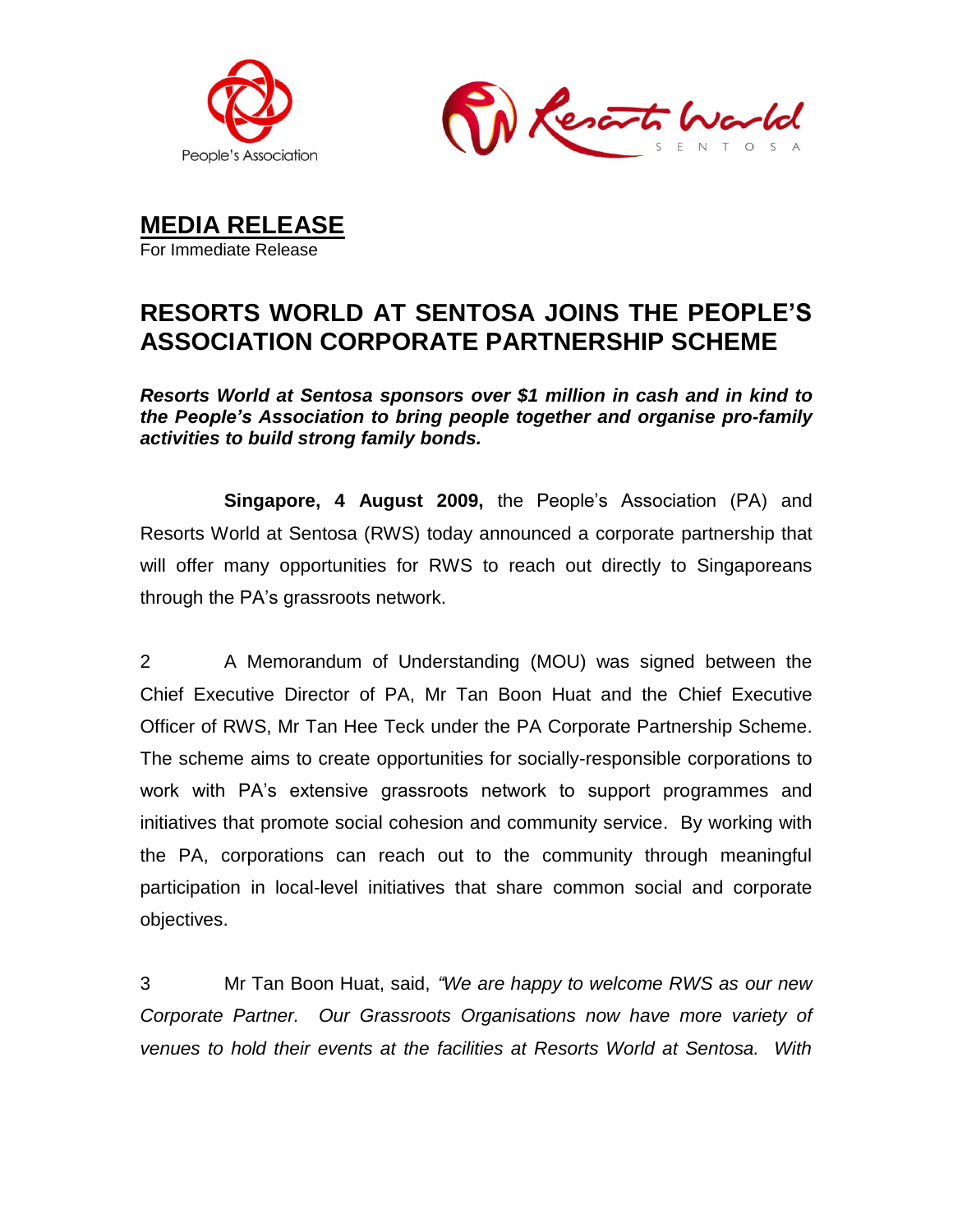



*these attractions, grassroots events can attract more residents, opening up opportunities to make friends and support social cohesion."*

4 Slated for a soft opening in early 2010, RWS will commit over \$1 million in event and venue sponsorship to the PA, its Grassroots Organisations (GROs), PAssion Card and Chingay 2010 next year. RWS's commitment to the PA includes privileges for the GROs' use of the meeting packages and facilities, Universal Studios Singapore and performances at its resident circus spectacular Voyage de La Vie. The sponsorship will not include the gaming aspect of RWS's integrated resort.

5 RWS's Chief Executive Officer, Mr Tan Hee Teck said: *"RWS is part of Singapore and we strive to share our journey with Singaporeans. People"s Association is the patriarch of grassroots movement in Singapore and through this partnership, we hope to become the Singapore IR – a place where Singaporeans work and have fun."*

6 Under the MOU, RWS's sponsorship among others include:

a) Chingay 2010 – RWS is participating in Chingay 2010 for the first time and Singaporeans can expect to see RWS's very own float, specially designed to entertain the crowd at one of the most highly anticipated street festivals in the Singapore calendar. Works for the float's design has started. More details will be revealed in the coming months;

b) *"PAssion Card"* - PAssion Card holders can look forward to many exciting perks at Resorts World at Sentosa. These include priority bookings for Resort Tours, prizes for dining vouchers and attractive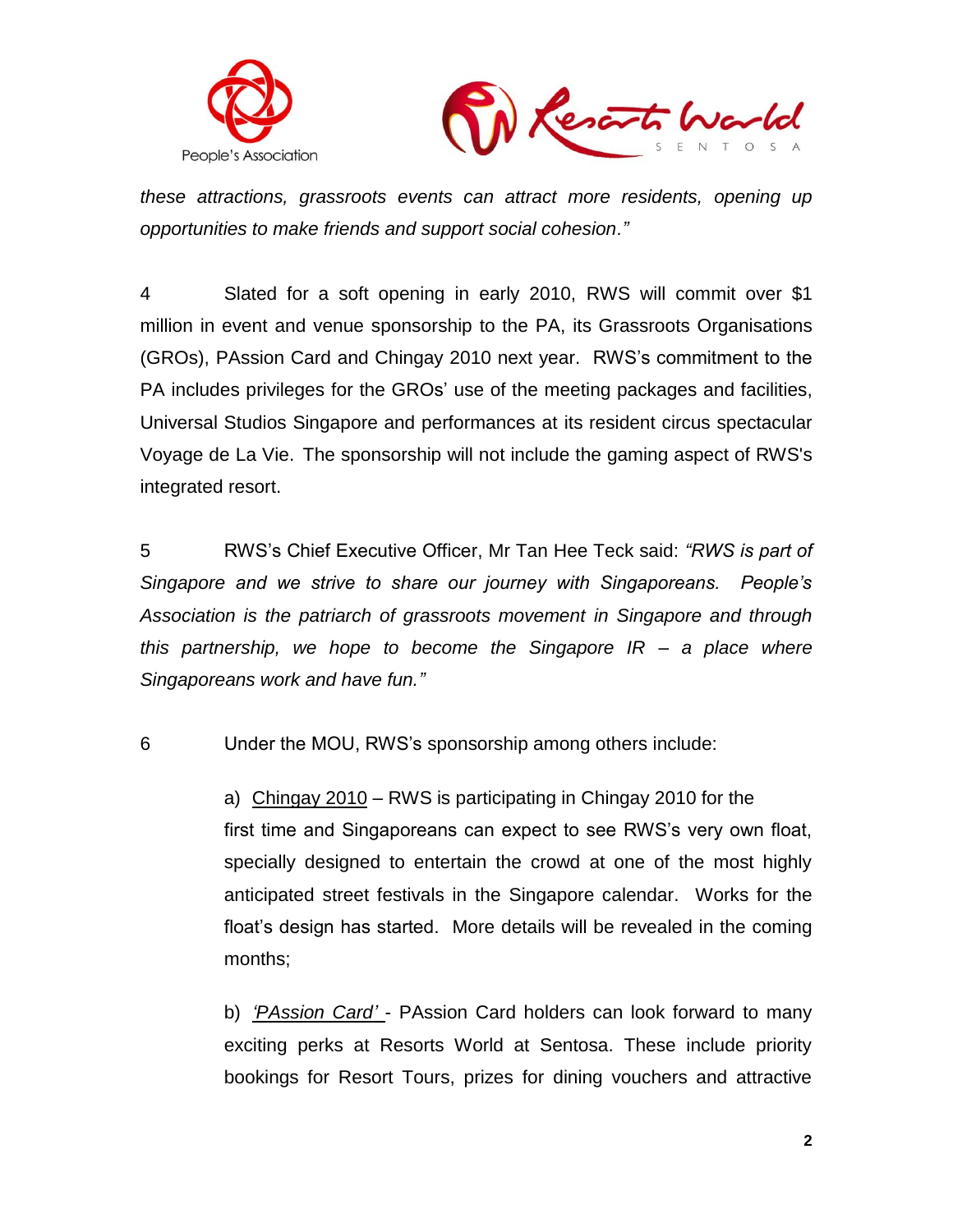



merchandise of Resorts World and Universal Studios Singapore, as well as special promotions and packages.

c) *"Mr & Ms Singapore Senior Pageant"* – PA & RWS will jointly organise the *"Mr & Ms Singapore Pageant"* in June 2010 to highlight that life is still beautiful in the golden years. The event celebrates and encourages our seniors to lead an active lifestyle, for them to take effort in their physical, social and mental well-being. Open to Singaporeans aged 50 and above, there will be two categories for the Pageant. Finalists from each category will enjoy complimentary makeovers, media filming and fashion tips to be at RWS. Winners of the pageant will become ambassadors for the PA and RWS to promote the lifestyles of the active aging. More details of the pageant will be released in early 2010.

Date of Issue: 4 August 2009

## **Media enquiries for PA, please contact:**

Ms Elaine Kua Corporate Communications Officer DID: 63405431 Hp: 97643766 Email: [Elaine\\_Kua@pa.gov.sg](mailto:Elaine_Kua@pa.gov.sg)

Ms Adlina Jaffar Head (Publicity Campaigns) DID: 63405430 Hp: 98233825 Email: Adlina\_Jaffar@pa.gov.sg